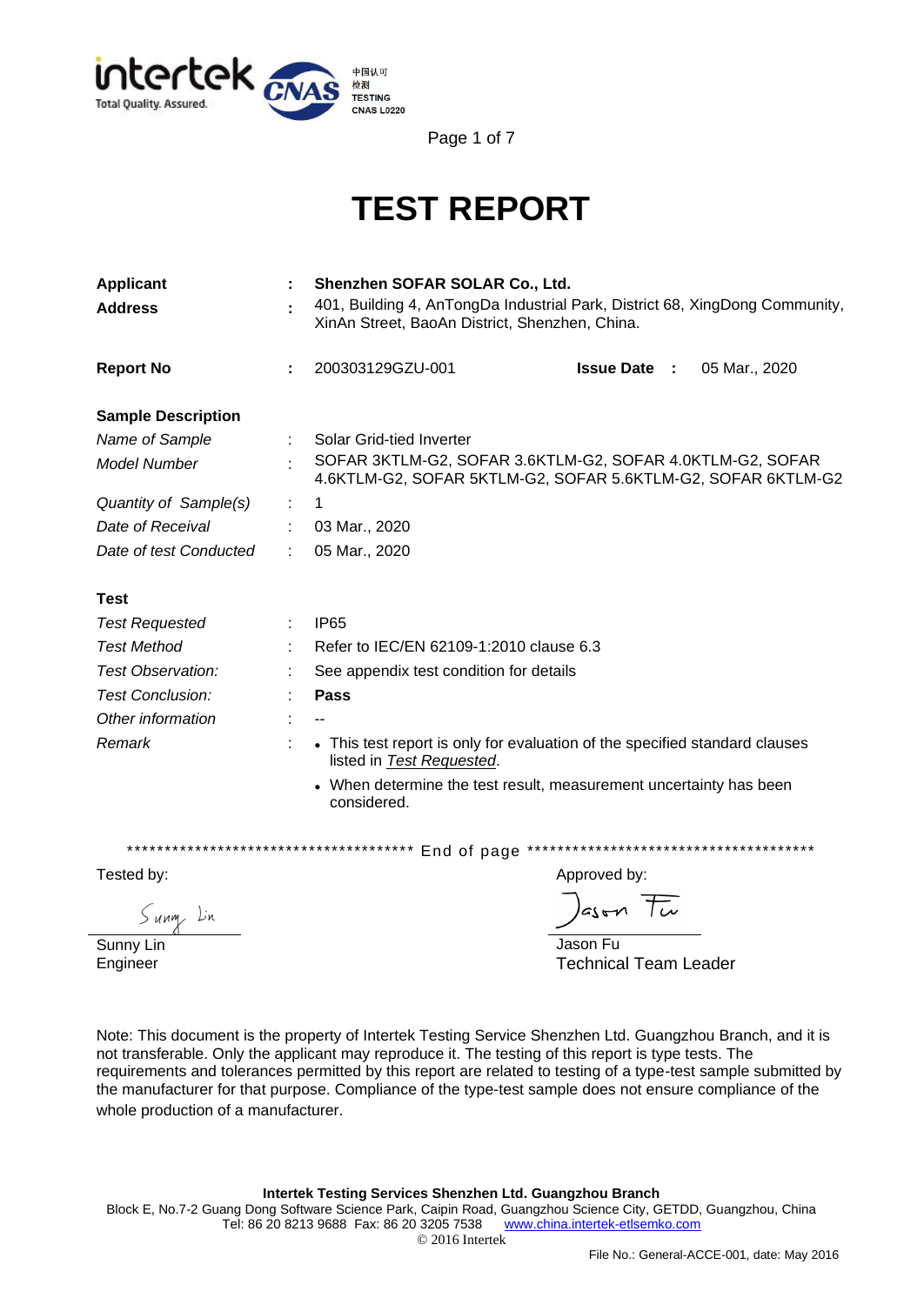

### Page 2 of 7

Note: The testing of this report is type tests. The requirements and tolerances permitted by this report are related to testing of a type-test sample submitted by the manufacturer for that purpose. Compliance of the type-test sample does not ensure compliance of the whole production of a manufacturer.

This report is for the exclusive use of Intertek's Client and is provided pursuant to the agreement between Intertek and its Client. Intertek's responsibility and liability are limited to the terms and conditions of the agreement. Intertek assumes no liability to any party, other than to the Client in accordance with the agreement, for any loss, expense or damage occasioned by the use of this report. Only the Client is authorized to permit copying or distribution of this report and then only in its entirety. Any use of the Intertek name or one of its marks for the sale or advertisement of the tested material, product or service must first be approved in writing by Intertek. The observations and test results in this report are relevant only to the sample tested. This report by itself does not imply that the material, product, or service is or has ever been under an Intertek certification program.

The test report only allows to be revised only within the report defined retention period unless standard or regulation was withdrawn or invalid.

| Model                                   | <b>SOFAR</b><br>3KTLM-G2           | <b>SOFAR</b><br>3.6KTLM-G2 | <b>SOFAR</b><br>4.0KTLM-G2         | <b>SOFAR</b><br>4.6KTLM-G2 |  |
|-----------------------------------------|------------------------------------|----------------------------|------------------------------------|----------------------------|--|
| Max.PV voltage                          | 600 d.c.V                          |                            |                                    |                            |  |
| MPPT voltage range                      | 90-580 d.c.V                       |                            |                                    |                            |  |
| PV Isc                                  | 13.2 d.c.A*2                       |                            |                                    |                            |  |
| Max.input current                       | 11 d.c.A*2                         |                            |                                    |                            |  |
| Rated.output power                      | 3000W                              | 3680W                      | 4000W                              | 4600W                      |  |
| Max.output power                        | 3000VA                             | 3680VA                     | 4000VA                             | 4600VA                     |  |
| Nominal output voltage                  | 230 a.c.V                          |                            |                                    |                            |  |
| Max.output current                      | 13.7 a.c.A                         | 16 a.c.A                   | 18.2 a.c.A                         | 21 a.c.A                   |  |
| Nominal output<br>Frequency             | 50/60Hz                            |                            |                                    |                            |  |
| Power factor range                      | 0.8Leading - 0.8 lagging           |                            |                                    |                            |  |
| Safety level                            | Class I                            |                            |                                    |                            |  |
| Ingress Protection                      | IP 65                              |                            |                                    |                            |  |
| <b>Operation Ambient</b><br>Temperature | $-25^{\circ}$ C - +60 $^{\circ}$ C |                            |                                    |                            |  |
| Model                                   | SOFAR 5KTLM-G2                     |                            | SOFAR 5.6KTLM-G2<br>SOFAR 6KTLM-G2 |                            |  |
| Max.PV voltage                          | 600 d.c.V                          |                            |                                    |                            |  |
| MPPT voltage range                      | 90-580 d.c.V                       |                            |                                    |                            |  |
| PV Isc                                  | 13.2 d.c.A*2                       |                            |                                    |                            |  |
| Max.input current                       | 11 d.c.A*2                         |                            |                                    |                            |  |
| Rated.output power                      | 5000W<br>5600W                     |                            |                                    | 6000W                      |  |
| Max.output power                        | 5000W<br>5600W                     |                            |                                    | 6000W                      |  |
| Nominal output voltage                  | 230 a.c.V                          |                            |                                    |                            |  |
| Max.output current                      | 22.8 a.c.A                         | 27.3 a.c.A<br>25.5 a.c.A   |                                    |                            |  |

Rating:

**Intertek Testing Services Shenzhen Ltd. Guangzhou Branch**

Block E, No.7-2 Guang Dong Software Science Park, Caipin Road, Guangzhou Science City, GETDD, Guangzhou, China Tel: 86 20 8213 9688 Fax: 86 20 3205 7538 [www.china.intertek-etlsemko.com](http://www.china.intertek-etlsemko.com/)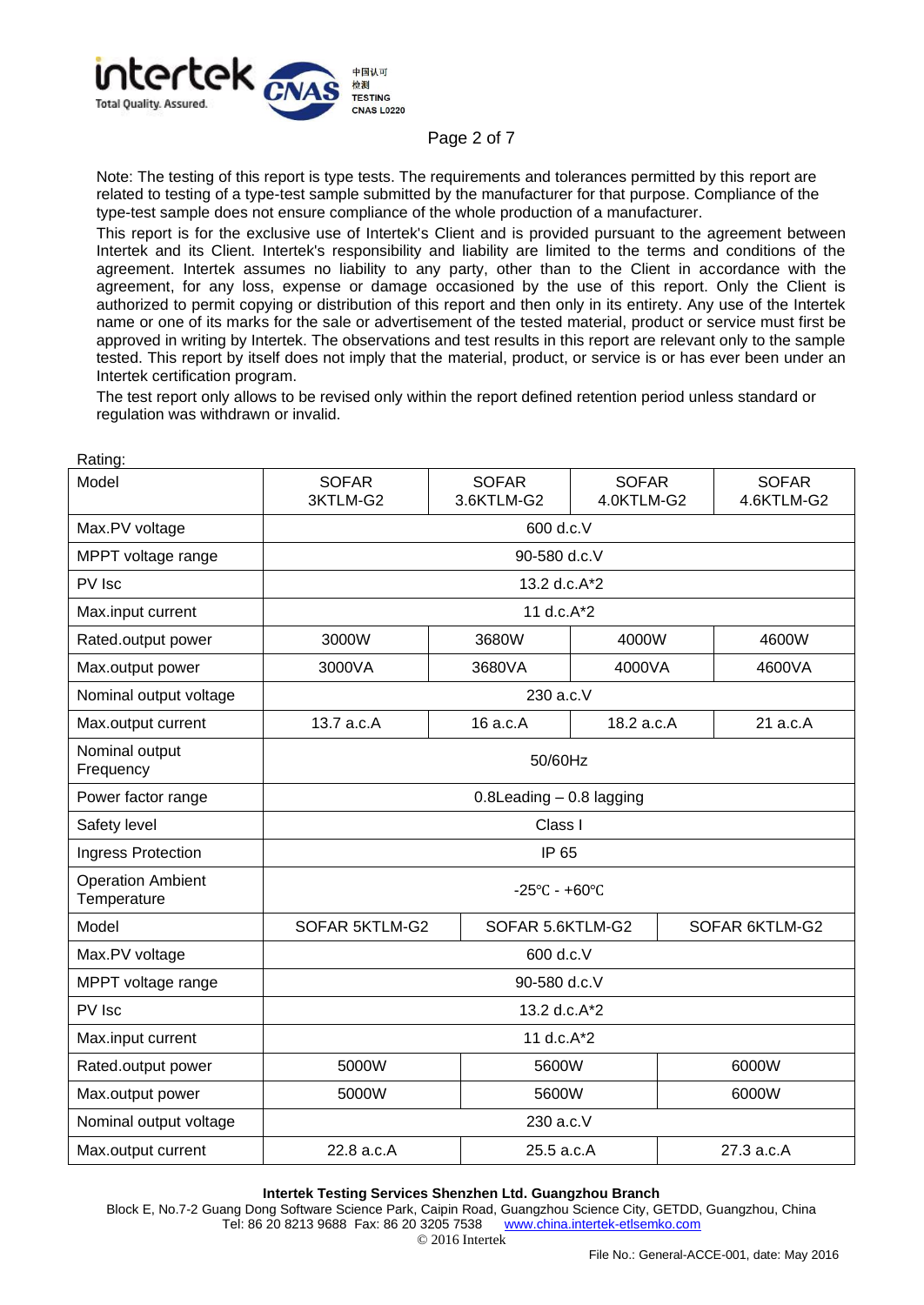

Page 3 of 7

| Nominal output<br>Frequency             | 50/60Hz                      |
|-----------------------------------------|------------------------------|
| Power factor range                      | $0.8$ Leading $-0.8$ lagging |
| Safety level                            | Class I                      |
| Ingress Protection                      | IP 65                        |
| <b>Operation Ambient</b><br>Temperature | -25℃ - <del>+</del> 60℃      |

# **Model differences:**

All models have identical mechanical and electrical construction except some parameter of the software architecture to control the max output power. The detailed difference as following:

| Model                                                  | <b>SOFAR</b>             | <b>SOFAR</b>   | <b>SOFAR</b>      | <b>SOFAR</b>         | <b>SOFAR</b>      | <b>SOFAR</b>   | <b>SOFAR</b>   |
|--------------------------------------------------------|--------------------------|----------------|-------------------|----------------------|-------------------|----------------|----------------|
| Item                                                   | 6KTLM                    | 5.6KTLM-       | 5KTLM-            | 4.6KTLM-             | 4KTLM -           | 3.6KTLM-       | 3KTLM-         |
|                                                        | $-G2$                    | G2             | G2                | G2                   | G2                | G2             | G2             |
| Model<br>resistance<br>(R450, R452,<br>R454)           | $(0\Omega, NC, 0\Omega)$ |                |                   | $(NC, 0\Omega, NC)$  |                   |                |                |
| Bus capacitor                                          | 8                        |                |                   | 6                    |                   |                |                |
| inverter inductor                                      | 0.75mH                   |                |                   | 1.035mH              |                   |                |                |
| Output current<br>sampling<br>resistor<br>(R113, R117) | $(1k\Omega, 1k\Omega)$   |                |                   | $(0\Omega, 0\Omega)$ |                   |                |                |
| Full load MPPT<br>voltage                              | 300-<br>520Vdc           | 280-<br>520Vdc | $250 -$<br>520Vdc | $230 -$<br>520Vdc    | $200 -$<br>520Vdc | 180-<br>520Vdc | 160-<br>520Vdc |
| Output current                                         | 27.3A                    | 25.5           | 22.8A             | 21A                  | 18.2A             | 16.8A          | 13.7A          |
| output power                                           | 6000VA                   | 5600VA         | 5000VA            | 4600VA               | 4000VA            | 3680VA         | 3000VA         |

Block E, No.7-2 Guang Dong Software Science Park, Caipin Road, Guangzhou Science City, GETDD, Guangzhou, China<br>Tel: 86 20 8213 9688 Fax: 86 20 3205 7538 www.china.intertek-etlsemko.com Tel: 86 20 8213 9688 Fax: 86 20 3205 7538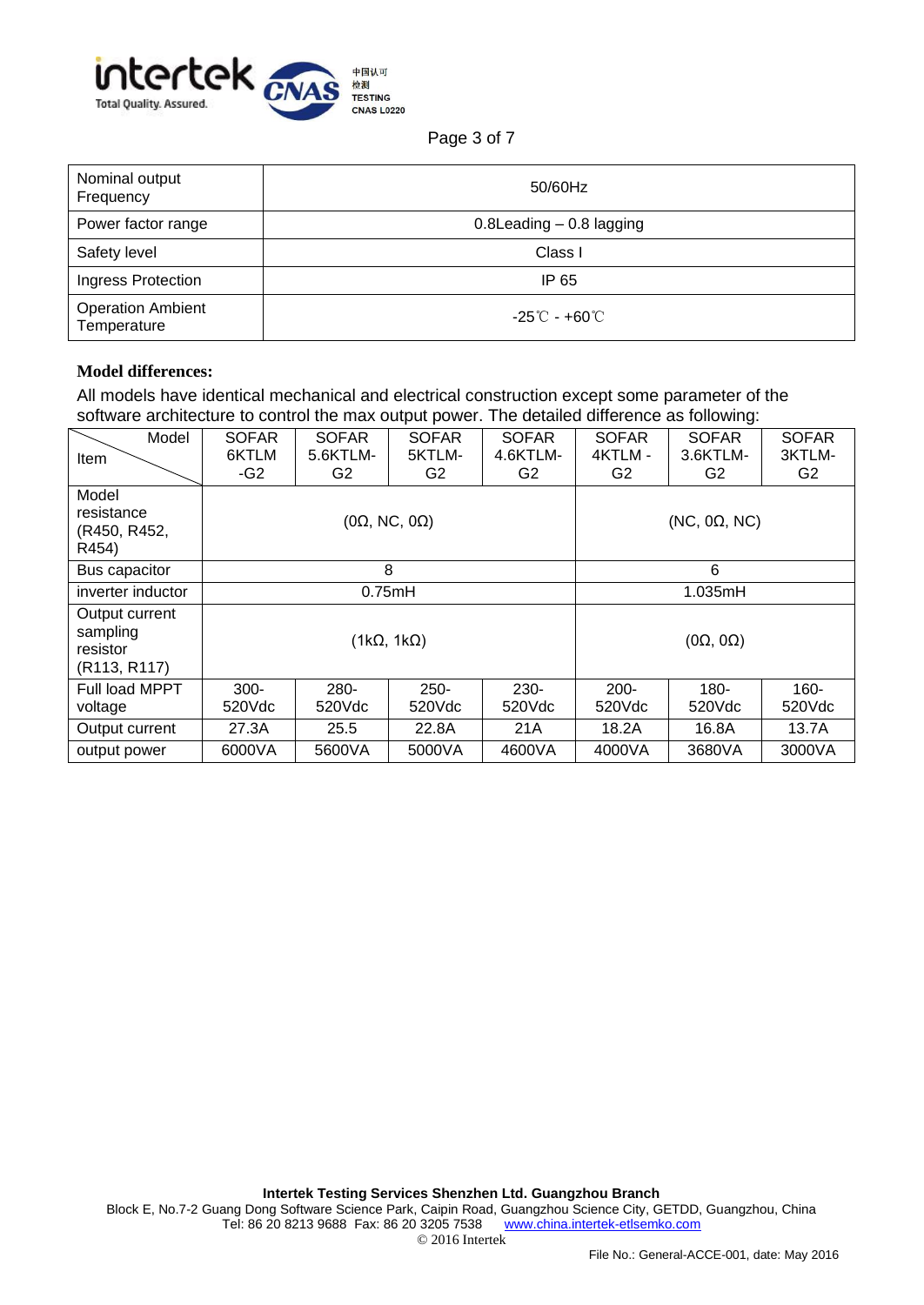

Page 4 of 7

Report No.: 200303129GZU-001

### Appendix test condition :

| Number | Test items       | Test condition                                                                                                                                                                                                                                                                         | Test result                                                           |  |
|--------|------------------|----------------------------------------------------------------------------------------------------------------------------------------------------------------------------------------------------------------------------------------------------------------------------------------|-----------------------------------------------------------------------|--|
| 1      | IP6X             | The enclosure under test is supported inside the test<br>chamber and the pressure inside the enclosure is<br>maintained below the surrounding atmostpheric<br>pressure by a vacuum pump, The suction connection<br>shall be made to a hole specially provided for the<br>test.         | No deposit<br>οt<br>dust is<br>observable<br>inside the<br>enclosure. |  |
| 2      | IPX <sub>5</sub> | Internal diameter of the nozzle: 6.3 mm<br>Delivery rate: 12.5 L/min<br>Core of the substantial stream: circle of<br>approximately 40 mm diameter at 2.5 m distance<br>from nozzle<br>Test duration: 3 min<br>Distance from nozzle to enclosure surface: between<br>$2.5$ m and $3$ m. | No water inside<br>the enclosure                                      |  |

\*\*\*\*\*\*\*\*\*\*\*\*\*\*\*\*\*\*\*\*\*\*\*\*\*\*\*\*\*\*\*\*\*\*\*\*\*\* End of page \*\*\*\*\*\*\*\*\*\*\*\*\*\*\*\*\*\*\*\*\*\*\*\*\*\*\*\*\*\*\*\*\*\*\*\*\*\*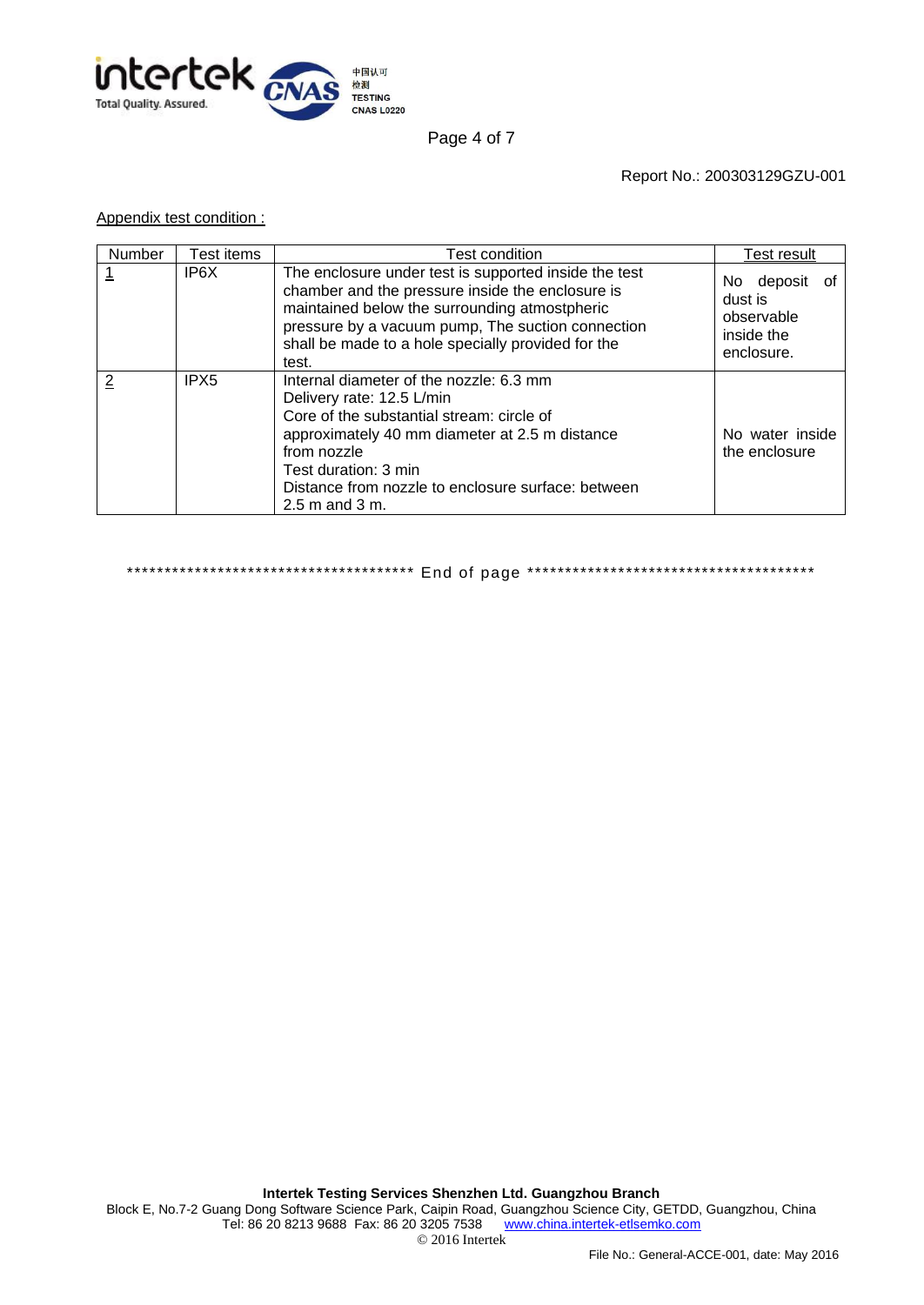

Page 5 of 7

### **Appendix Photos: Appendix Photos: Report No.: 200303129GZU-001**



**Overview** 



Bottom view \*\*\*\*\*\*\*\*\*\*\*\*\*\*\*\*\*\*\*\*\*\*\*\*\*\*\*\*\*\*\*\*\*\*\*\*\*\*\* End of page \*\*\*\*\*\*\*\*\*\*\*\*\*\*\*\*\*\*\*\*\*\*\*\*\*\*\*\*\*\*\*\*\*\*\*\*\*

**Intertek Testing Services Shenzhen Ltd. Guangzhou Branch** Block E, No.7-2 Guang Dong Software Science Park, Caipin Road, Guangzhou Science City, GETDD, Guangzhou, China Tel: 86 20 8213 9688 Fax: 86 20 3205 7538 [www.china.intertek-etlsemko.com](http://www.china.intertek-etlsemko.com/) © 2016 Intertek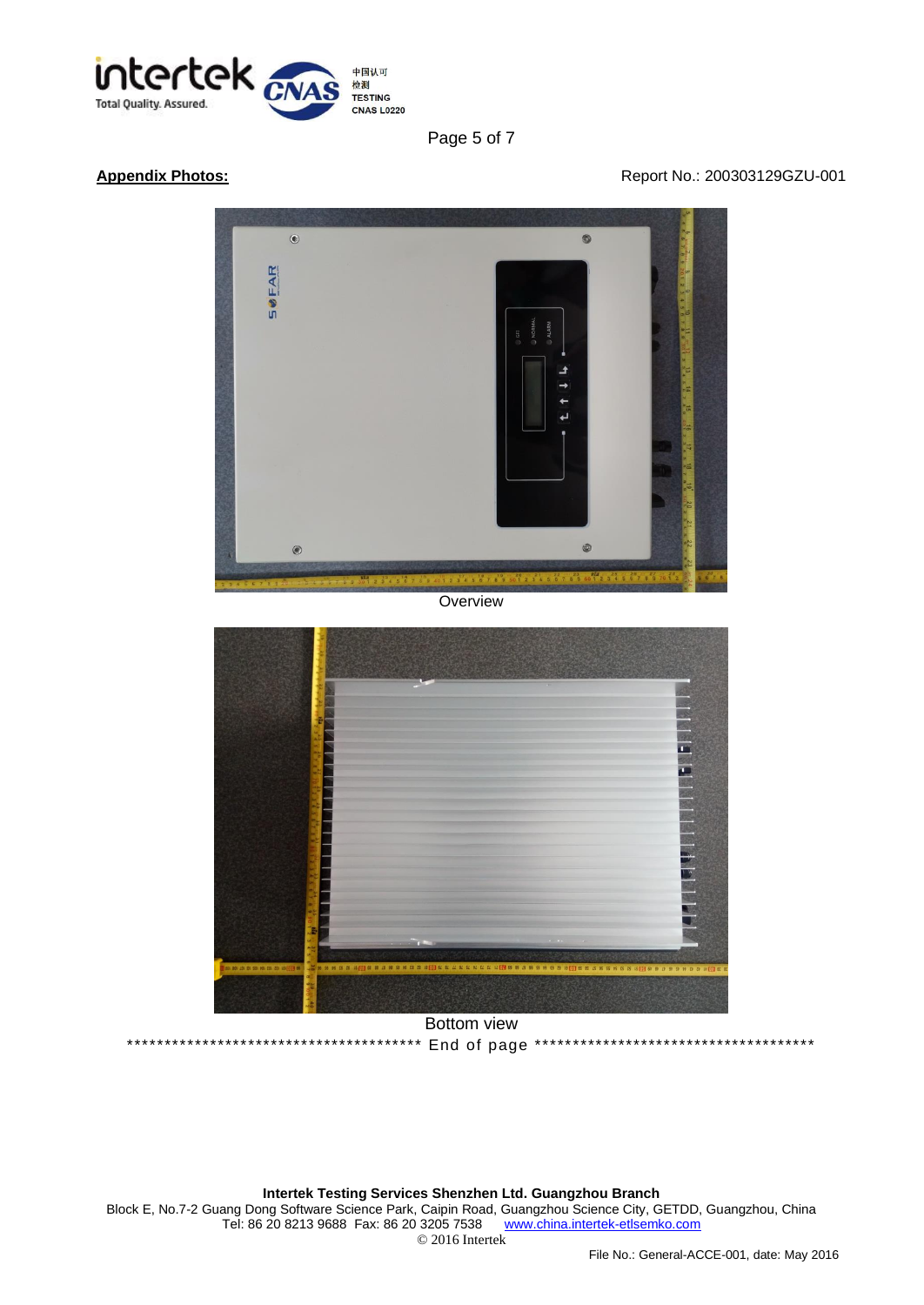

Page 6 of 7

## Appendix Photos: **Appendix Photos: Report No.: 200303129GZU-001**



Test setup of IP6X



Test setup of IPX5

### **Intertek Testing Services Shenzhen Ltd. Guangzhou Branch**

Block E, No.7-2 Guang Dong Software Science Park, Caipin Road, Guangzhou Science City, GETDD, Guangzhou, China Tel: 86 20 8213 9688 Fax: 86 20 3205 7538 [www.china.intertek-etlsemko.com](http://www.china.intertek-etlsemko.com/) © 2016 Intertek